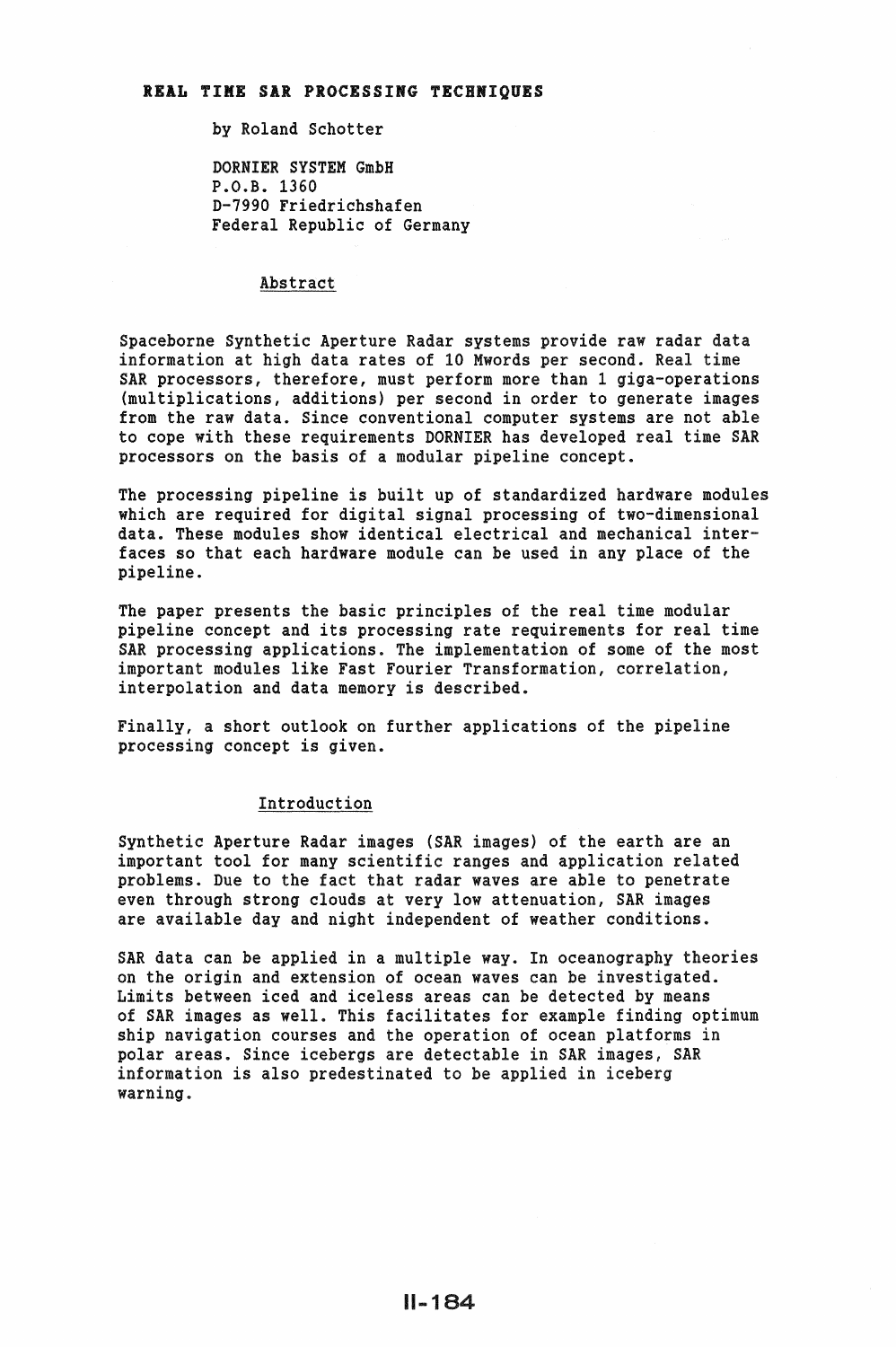The scattering coefficient for radar waves mainly depends on the water content of the illuminated objects. Therefore, conclusions on the growth conditions of vast agricultural areas can be derived from the radar images (wheat and tobacco fields, detection of forest damages). Geological structures are often clearly visible in SAR images so that radar images can be used in this field, too. This applies mainly for the exploration of hardly accessible areas.

Further applications can be found in overall ship control (200 miles zones, environmental oil pollution monitoring on sea}, in archeology and glacier research.

Most of the above mentioned applications require real-time conversion of SAR raw radar data into images for its efficient use. For this reason DORNIER has implemented a digital real-time SAR processor for earth exploration in the framework of a BMFT/ DFVLR contract. The missions ERS 1 (C-band) and X-SAR (X-band) are intended to be the first applications of the developed SARprocessor.

### The SAR System

The complete SAR system consists of a sidelooking radar and a SAR processor which converts raw radar data into SAR images. The basic geometry of the SAR is shown in Fig.1. The radar antenna travelling at uniform speed illuminates a certain swath on ground which returns radar echos to the antenna according to its reflectivity. These signals are converted in several steps from the carrier frequency band into the baseband by the receiver. The SAR processor transforms the raw radar data into images which have to be analysed according to the relevant application. The system control data (orbit altitude and velocity, disturbances of the antenna trajectory etc.) are also used by the processor during the generation of SAR images.

Fig.2 shows a block diagram of the most important components of a SAR system. These components are basically used both for airborne as well as for onboard SAR systems. However, there are some differences concerning the processing of the raw radar data which can either take place onboard the carrying aircraft or in a ground station. In the latter case the radar data have to be transmitted by means of a telemetry system, as it will be done for ERS 1 and X-SAR.

# The Real Time SAR Processor

The signal processing task of a real-time SAR processor is characterised both by complex algorithms to be implemented as well as by high input data rates. Even the most advanced computer systems are presently not able to solve this task by means of software programs.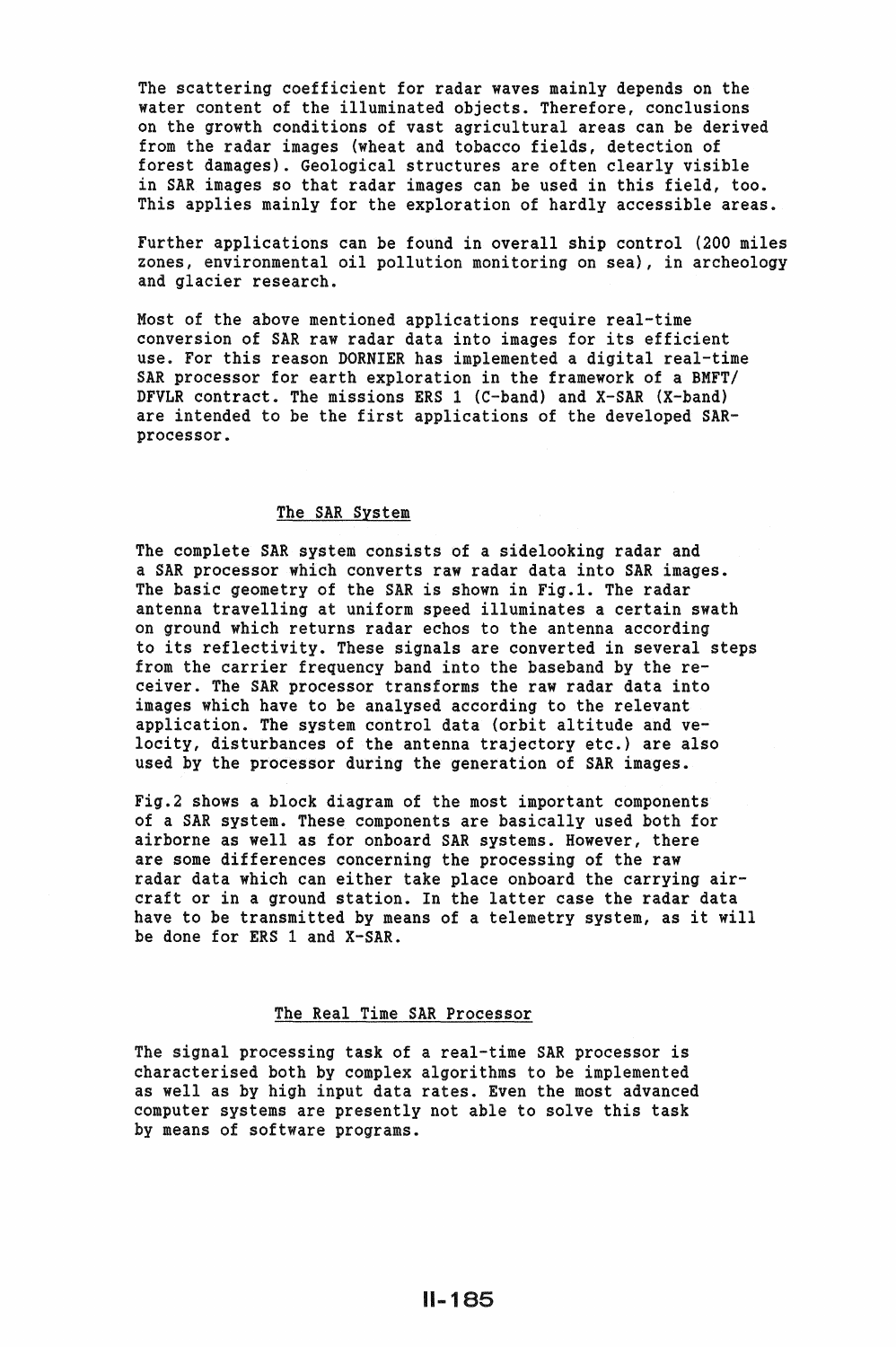Fig.3 shows the block diagram of a SAR processor. In a f step the demodulated radar signals are converted into digital information. Usually, real and imaginary I/Q data are used the baseband for the representation of the amplitude and phase of the radar signal. Afterwards, the range compression of the raw data is performed. The linear range migration effect of the signal energy has to be compensated before the azimuth compression and look summation can take place. The "corner turn memory" converts the processing direction from range into azimuth. The azimuth processing is succeeded by the "postprocessing". In this unit the processing is changed to range direction, again. Additionallly, the correct pixel mapping of the compressed radar data is done in this unit.

The "Doppler Estimator" and "FM Estimator" units derive the characteristics of the azimuth reference function either from the radar data itselves or from the orbit and attitude data of the antenna.

Concerning processing rate requirements in terms of millions of arithmetic operations per seconds (MOPS) under conditions, range and azimuth compression (see Fig. 3) are the most demanding units within the processor. Given the ERS 1 SAR parameters, roughly 900 MOPS are necessary for range compression in the frequency domain, whereas 350 MOPS must be performed for azimuth compression using the SPECAN algorithm.

### Processor Implementation

A pipeline architecture as shown in Fig. 4 is most suitable for realtime digital SAR processing. The raw radar data enter the pipeline at the left hand side and are transformed  $-$  step by step  $$ into the focussed image. This structure can be well compared to a manufacturing line in which the final product is assembled at different stations working at the same time on products which show different degrees of completeness.

The processing pipeline consists of digital hardware modules like Fourier transformation, interpolation, lowpass filter, twodimensional data memory, complex multiplication etc. the sequence and number of which are determined by the algorithm to be implemented by the processor. Several identical pipelines can be used in requirements in terms of processing speed cannot be met by a single channel ..

The processing parameters of each pipeline module are provided by the assigned pipeline controller. These controllers compute local module control parameters from some global control received and distributed by the supervisor controller.

The processor hardware was implemented under the aspect that each specifically designed hardware module must include enough commonallity and flexibility to make it a part of a more general signal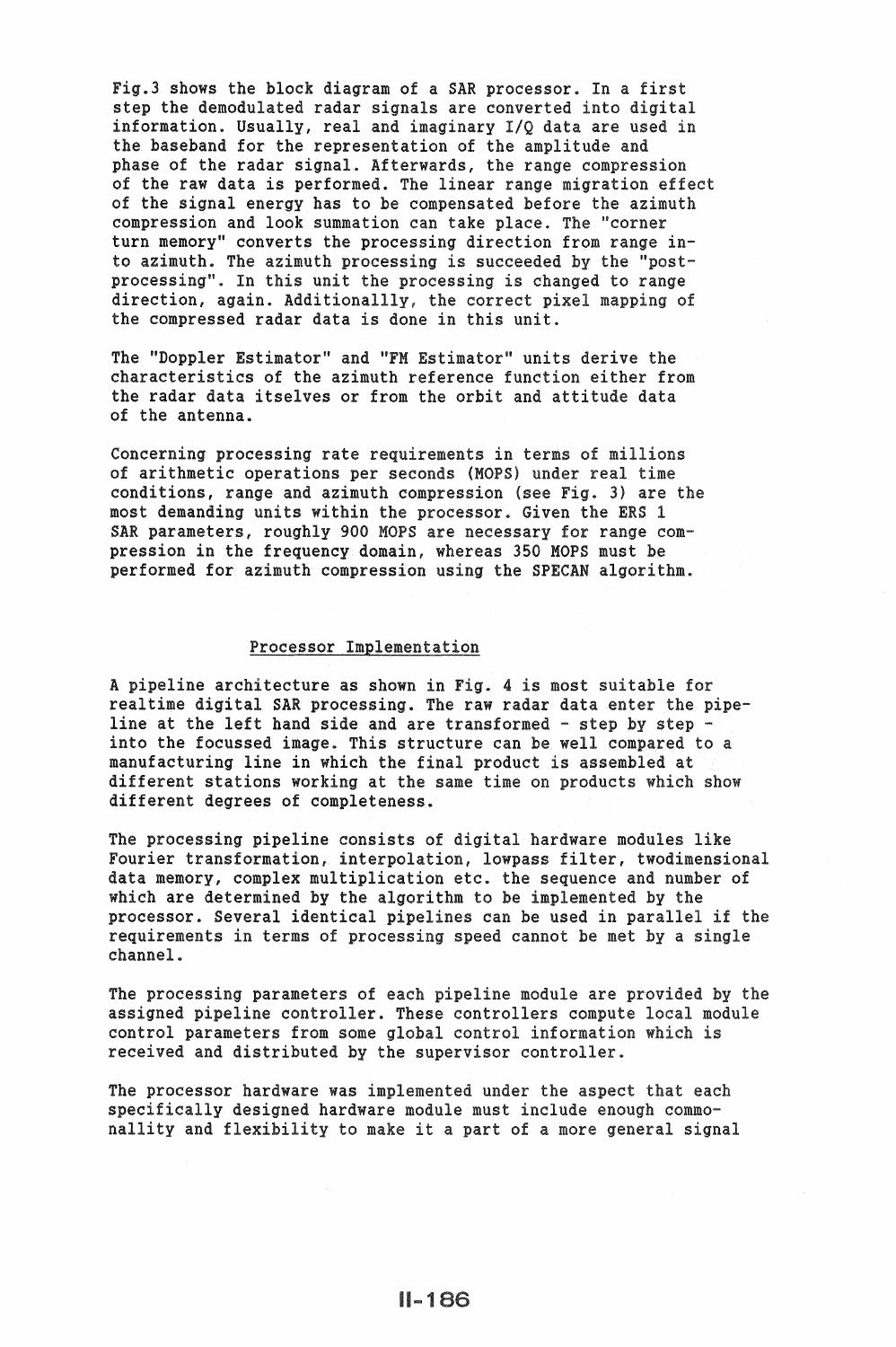processing hardware family. This concept allows the functional modules to be used at several places of the processor or even supports the implementation of different image processing tasks *.g.* other SAR algorithms, pattern recognition etc.) at very low development cost by using the same hardware modules in different arrangements.

All hardware modules incorporate identical electrical and mechanical interfaces in order to guarantee full modularity within the pipeline. Power saving CMOS technology has been chosen as far as possible to cover applications which suffer from lack of electrical energy *.g.* mobile processing in aircrafts etc.). 16 bit word length of both the real and imaginary data channel is offered by all modules allowing the hardware to handle the full dynamic range of present SAR systems.

Some features of the more important modules of the pipeline SAR processor are described in detail in the subsections below.

### High speed storage unit:

Intermediate storage of data frames is a most important function of any kind of image processing. In a SAR processor these memories are used during corner turning, look summation, recorner turning and test pattern generation. In order to cover the above applications a universal memory board has been developed which allows for writing and reading line based data in both azimuth and range direction. The length of a line can be programmed within the limit of 256k words. The memory boards can easily be cascaded if more than 256k words of memory size is required for a specific application.

Dynamic NMOS memory chips and Advanced Low Power TTL control circuits are used for the board the mechanical size of which conforms to double eurocards. A read/write speed of up to 3 Mwords/sec could be achieved at a power consumption of 3.2 Watt only. Refresh circuits for the dynamic NMOS chips are included on the board.

A complete memory system (e.g. corner turn memory) for data frames of  $1024$  x 256 words is built up of three memory boards and a simple controller board which provides the correct input/output interface and some trigger signals, which tell the memory boards when to read or write data frames.

## Finite impulse response (FIR) filter:

FIR filters are widely used for low pass filtering, bandpass filters in combination with a complex premultiplication, digital interpolation and correlation. In a SAR processor all functions mentioned above are required at different places of the pipeline.

A FIR filter offering programmable length of up to 256 samples has been developed using CMOS multiplier/accumulator circuits and CMOS/ TTL control logic. The board is able to perform all functions des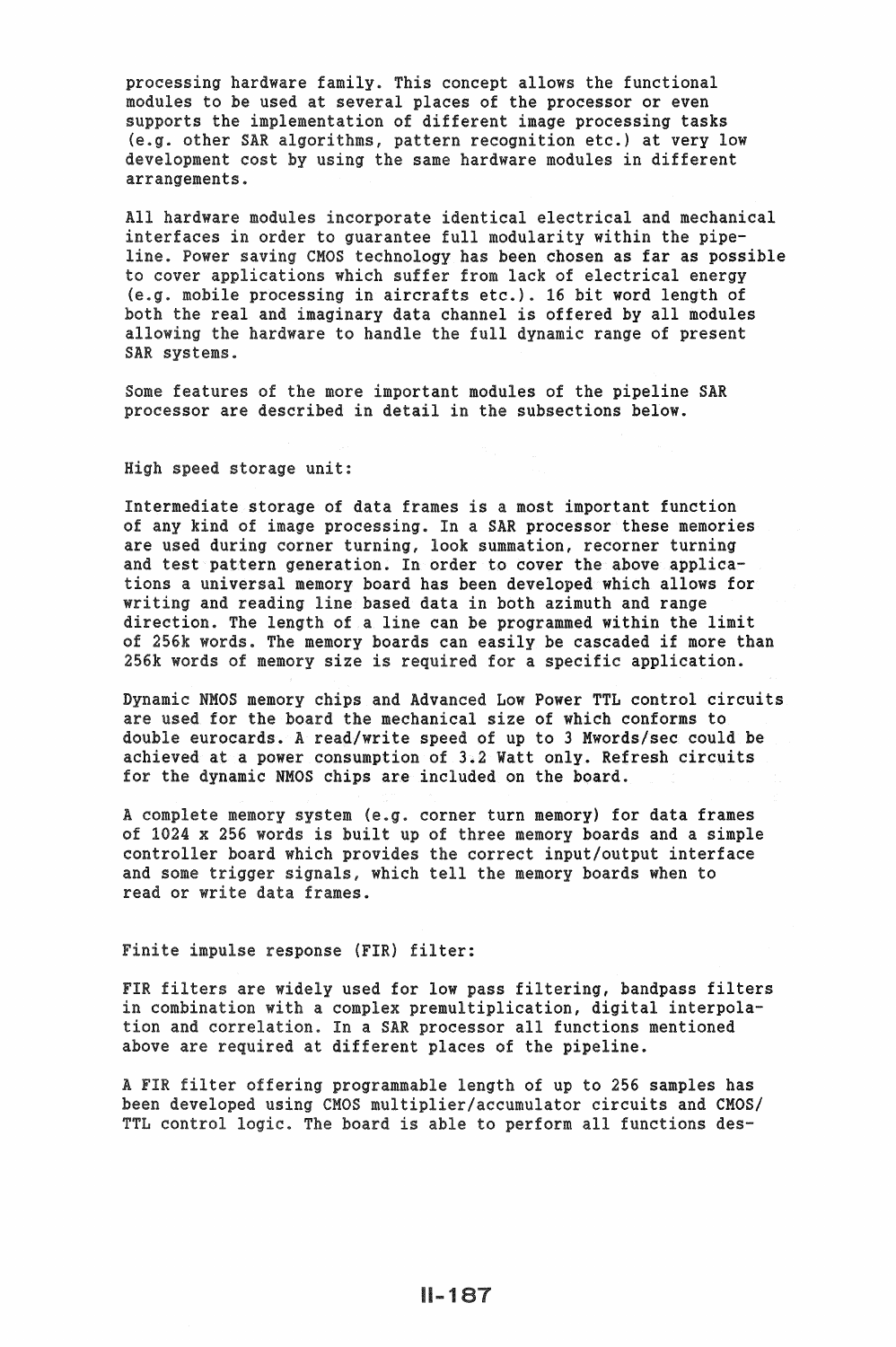cribed above. In case of low pass filtering the output data can be subsampled by noninteger factors. The filter coefficients can be downloaded from the assigned pipeline controller. Up to 256 different filter sets can be stored at a time.

The maximum input data rate is given by the internal 20 MHz computation clock and the selected filter length.

Fast Fourier transformation (FFT) module:

A radix 2 decimation in time algorithm has been chosen for the high speed FFT module. This unit shows the following features:

- 
- 
- 
- complex input/output 16 bit I / 16 bit Q<br>- programmable FFT length (2 up to 4096)<br>- FFT or inverse FFT selectable<br>- data weighting function loadable from external source<br>- programmable gain<br>- complex butterfly operating
- 
- 
- 

A 4k FFT can be performed at a rate of 600 Hz whereas a shorter length of 32 runs at almost 140 kHz.

There is a wide range of applications for this module. Within the SAR processor both range and azimuth compression rely on this function in case of longer replica lenghts of the respective reference function. For shorter replica lengths also a time correlation solution might be selected as the proper hardware choice.

A prototype real time SAR processor for 1024 range samples of range compressed SAR data has been built on the basis of the pipeline architecture as described above. This processor is able to handle both ERS 1 and X-SAR data by simply initializing the processor according to the specific requirements of the actual SAR. The power consumption of the complete processor amounts to 120 watt thus demonstrating the efficiency of the hardware concept also in terms of electrical power requirements.

## Further SAR Processor Activities

The developed SAR processor has proven the feasability of digital real-time SAR signal processing. An operational SAR processor including range compression and the Mean Doppler and FM Estimator units is presently being developed for the ground station of the X-SAR project.

A Quicklook processor for airborne SAR processing (DOSAR) is also being designed and developed within 1988. This processor will include additional functions for motion compensation.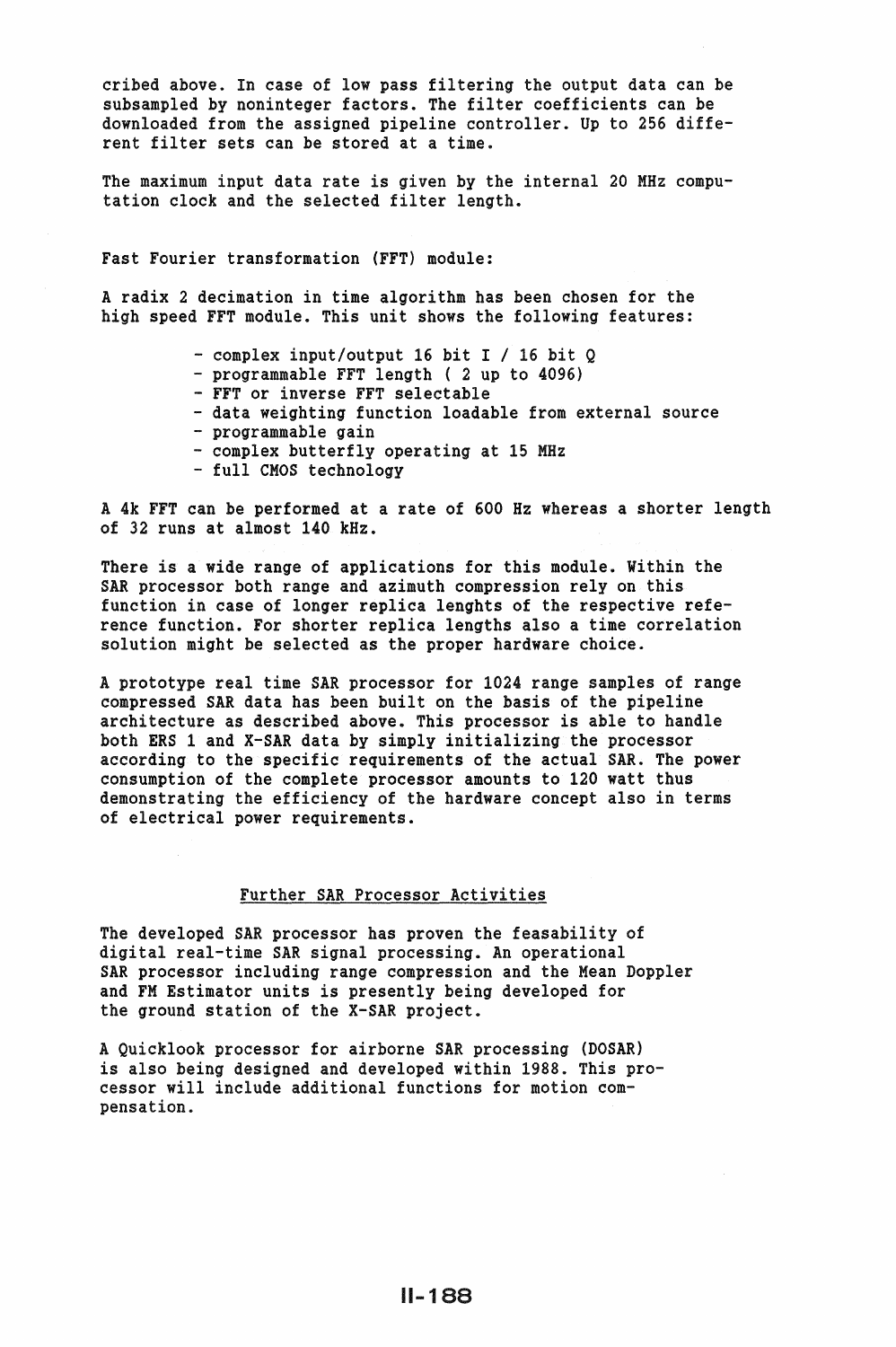





Fig. 2: Block Diagram of SAR System